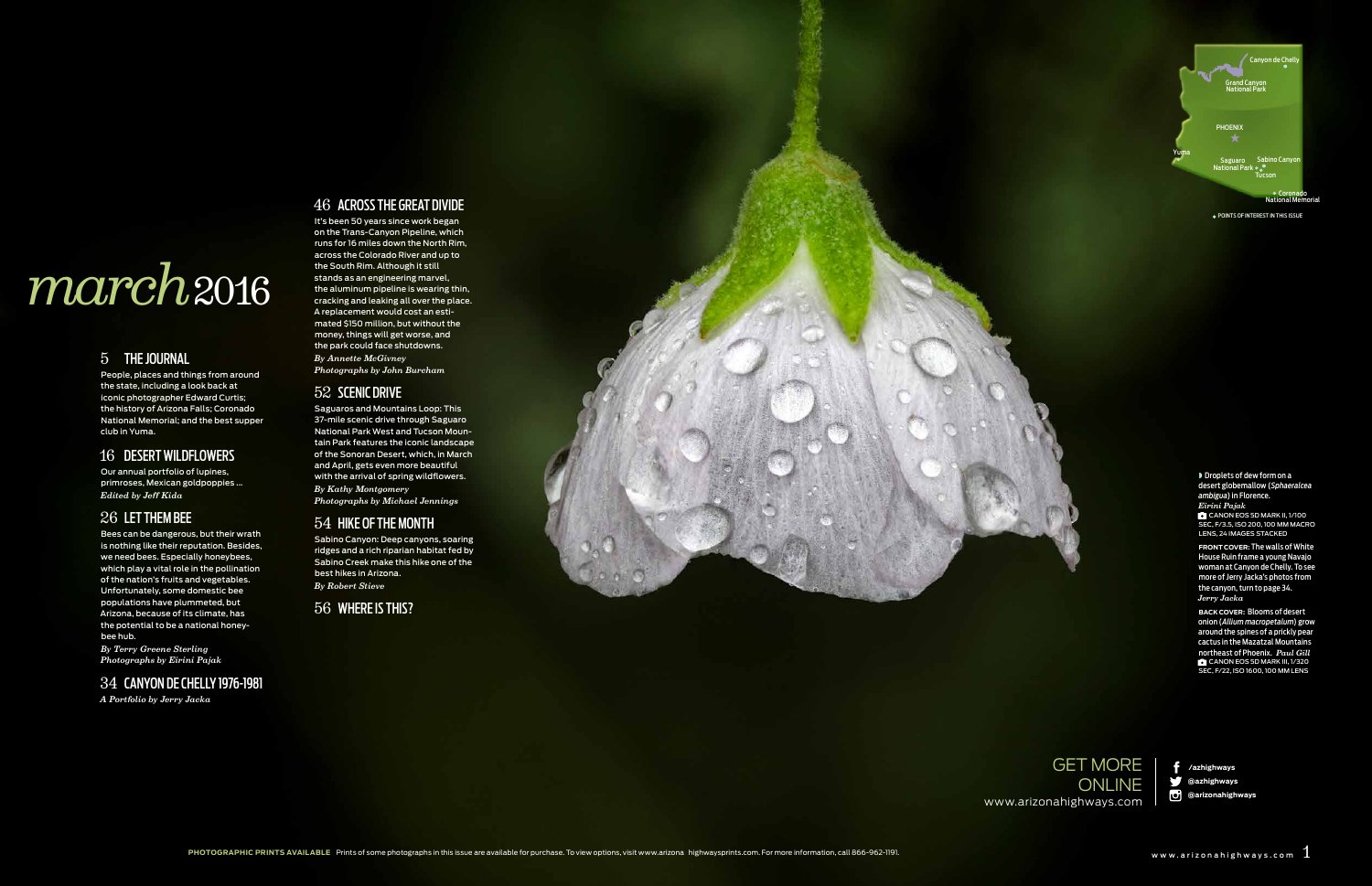LET THEM<br>
Bees can be dangerous, but their wrath is nothing<br>
Bees can be dangerous, but their wrath is nothing Bees can be dangerous, but their wrath is nothing like their reputation. Besides, we need bees. Especially honeybees, which play a vital role in the pollination of the nation's fruits and vegetables. Unfortunately, some domestic bee populations have plummeted, but Arizona, because of its climate, has the potential to be a national honeybee hub.

> BY TERRY GREENE STERLING PHOTOGRAPHS BY EIRINI PAJAK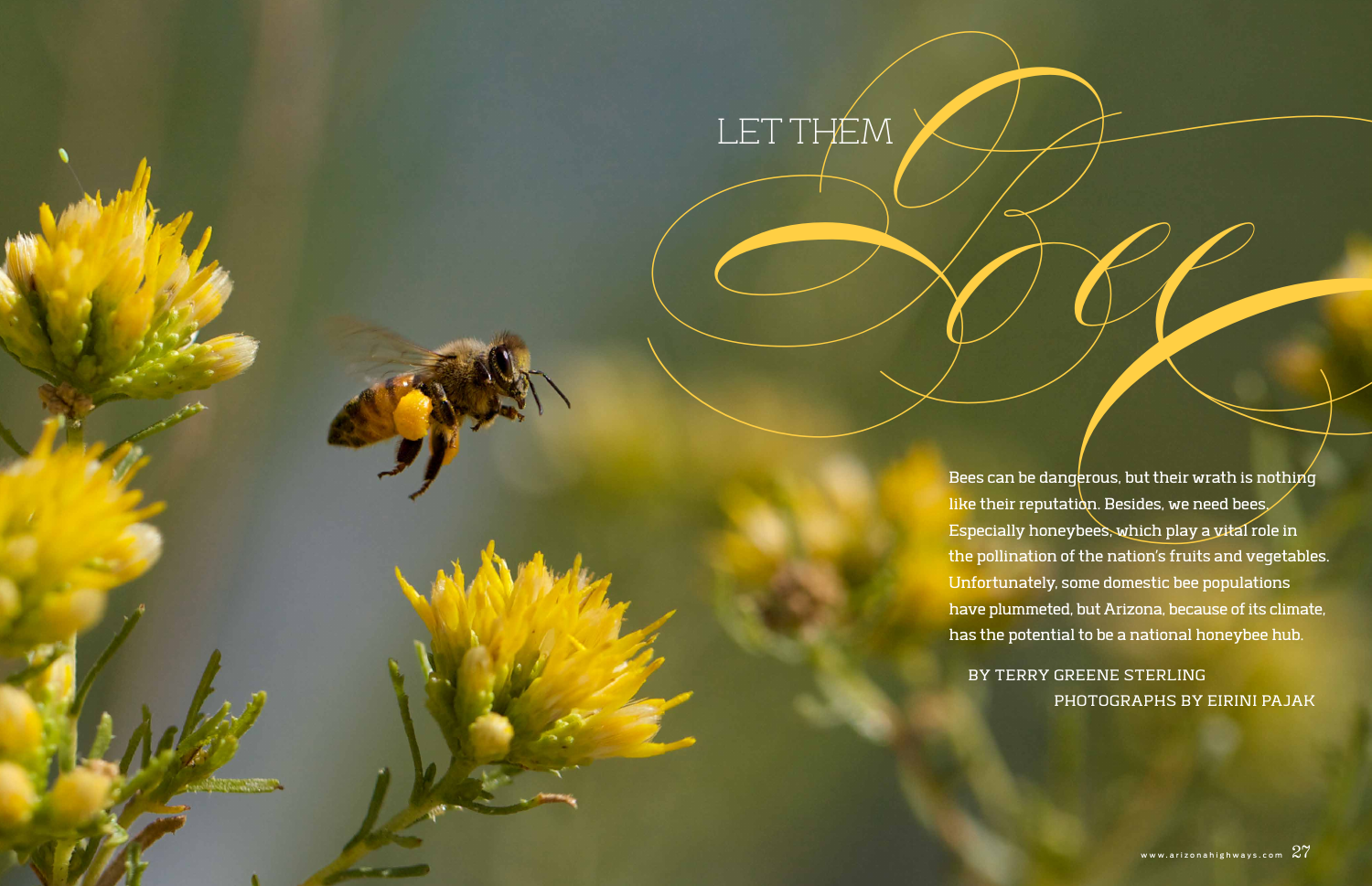I LOVED THE ARTICLE February 2016 issue. I was<br>Desert Inn. Each year there's a bike ride through the Painted Destitled *Historic Places* in the February 2016 issue. I was especially drawn to the Painted ert that's sponsored by Northern Pioneer College. It's a great ride. Along with the beautiful scenery, I look forward to coming upon the Painted Desert Inn each year. It's a wonderful rest area and provides another place to take in the rock formations and colors.

*Sarah Fox, Show Low, Arizona*

contact us If you have thoughts or comments about anything in *Arizona Highways*, we'd love to hear from you. We can be reached at editor@ arizonahighways.com, or by mail at 2039 W. Lewis Avenue, Phoenix, AZ 85009. For more information, visit www.arizonahighways.com.



s a longtime practicing veterinarian<br>from Bisbee, and having spent many<br>years working on the Slaughter Ran from Bisbee, and having spent many  $\bigcap$  years working on the Slaughter Ranch when the Ramsowers ran horses and cattle there, I'm surprised that no men tion of the four artesian wells in back of the house was in the article [*Historic Places*, February 2016]. Mr. Slaughter himself put in the casing to form these wells. I'm not sure how he did this, but when you look down the wells through the crystal clear water coming up, you will see many bends in the casing. The Ramsowers were perfect clients and cus todians of the ranch. They always had a wonderful lunch or dinner waiting after a hard day's work. In my retirement, I always think this was one of the high lights of my career. *Charles A. Behney, D.V.M., Pinetop-Lakeside, Arizona*

y grandfather Ralph C. Peppors,<br>unfortunately long deceased, enjoy<br>the American Southwests o much **J** y grandfather Ralph C. Peppers, unfortunately long deceased, enjoyed that he gave me a year's worth of *Arizona Highways* back in the 1980s. I had to throw away my last *Arizona Highways*, a 1984 issue featuring Zane Grey, because there was mildew on the pages, but I reread the articles dealing with Zane Grey and the "wars" in frontier Arizona, and was thrilled. I'm thinking about ordering one or two of your books, such as *Arizona's Scenic Seasons: Remembering with Raymond*, and just wanted to let you know how much my grandparents both, and now I, appreciate your portraits of

"Nd-fashioned" and "wild" Arizona. *Catherine Peppers, Berlin, Germany*

> I ow! What a blast from the past [Avenue Hotel B&B, February 2016]. My father was born near Douglas to Hungarian immigrant parents who were homesteading without running water or electricity. He was born in 1912. In 1967, my father took four of his children to Douglas to view the old homestead. My father reconnected with his old friend Frank Bruno in the Avenue Hotel. As I recall, Frank was living in the hotel, and it wasn't open as a hotel. It was pretty run-down, but we really enjoyed our stay there. I remember there were glass bricks in the second-story floor so that the light from the first floor could shine through. He put all five of us up for the night and was very hospitable. Later, he sent me one of his paintings. The last time I was in Douglas, the homestead on Kings Highway was gone, and I couldn't pick out which building was Frank's hotel. If I'm ever back there, I'll be sure to drop in now that I have a name and an address. The lobby looks great.

 M y first copy of *Arizona Highways* arrived today [February 2016] — it's a Christmas gift from my wife. I excitedly opened it  $\mu$ p, and when I got to page 10, what  $\chi$  great surprise. I was born in Tucson in the mid-1940s. My parents were originally from Chicago, and back in 1952, they moved back to Chicago/My father had a small construction company in Tucson, and around 1949 or 1950, he built a photo shop for Esther Henderson and Chuck Abbott. They liked his work, so they asked  $\lim$ to build them a house. As soon as I saw the photo on page 10, without even read ing it, I knew who they were. The photo captures just the way I remember them. I don't think I ever saw Chuck Abbott without his cowboy hat. I miss Arizona very much, but if my parents hadn't moved back to Chicago, I wouldn't have met and then married my wife. This year we will have been married 50 years.

*Kenneth Connor, Plainfield, Illinois*

 M y first taste of your magazine was in elementary school in the 1950s, at my uncle's house. After living in Yuma for two years in the '90s, I really enjoyed Arizona and your magazine. Upon returning to Missouri, my hus band subscribed to *Arizona Highways* for me. Now, in response to a comment by Ms. Tucker in the February 2016 issue February 2016



# Ready to Drop

Droplets form on the tips of blades of grass in Flor ence, southeast of Phoenix. Grasses and some other plants expel excess water through the tips of their leaves — a process known as guttation. *To learn more about Florence, call the Florence Visitor Center at 520-868-5216 or visit www. visitflorenceaz.com.*

 CANON EOS 5D MARK II, 1/250 SEC, F/5, ISO 400, 100 MM LENS, 25 IMAGES STACKED



[*Letters]*, I really believe she should pay less attention to people's legs and more to their friendly faces.

*June Woodcock, Joplin, Missouri*

*Susan Furedy, Phoenix*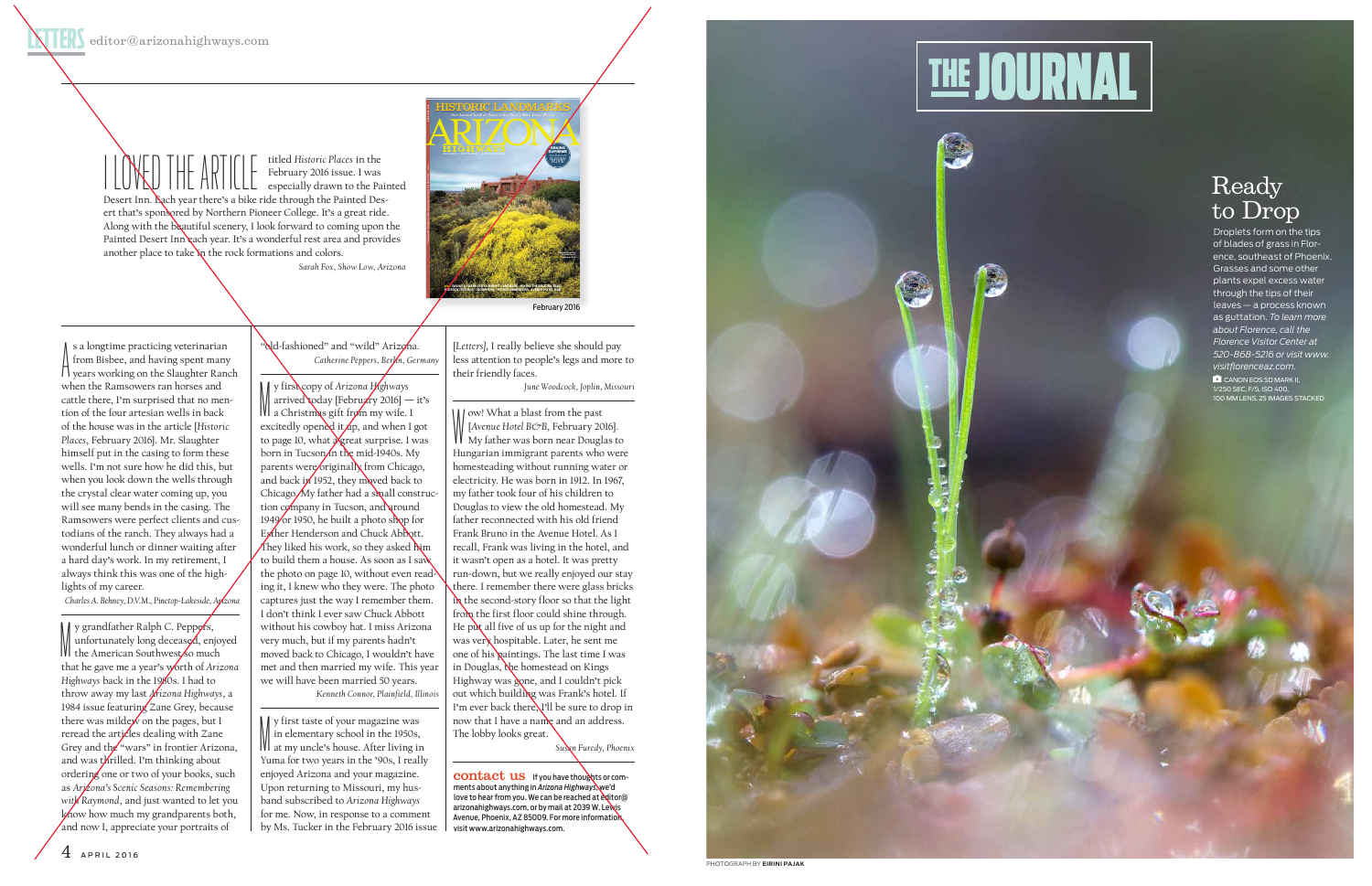snakes. They have more problems with bears than with gangs, and, being out of range, Hudson has never had to confiscate a cellphone.

There is, however, a bat that's taken up residence in the tetherball pole. It sometimes surprises students  $\frac{1}{2}$  shooting out the top in the middle of a game. And while most students are unfazed by snakes — for two years, the class kept a hognose snake named Weedwacker — roller-skating is another story.

"Most of my kids had never rollers skated," Hudson says of a visit to a skating rink during a trip to the state Capitol in Phoenix. Laughing, she recalls that the trip prompted one student's father to ask, "Do you think next time we can find an activity where we stay vertical?"

N THE AFTERNOON, two girls sit quietly at their desks,<br>working on iPads, while two boys quiz each other on spell-<br>ing. At one end of the classroom, a kindergartner sits, color-<br>ing at a dool: next to Cuilliam, who is usual  $\blacksquare$  N THE AFTERNOON, two girls sit quietly at their desks, working on iPads, while two boys quiz each other on spelling, at a desk next to Guilliam, who is working with another girl.

Hudson sits at a table surrounded by four boys with bingo cards.

"Cover the vowel sound you hear in 'sit,'" she directs as the boys search their cards. "Cover the final spelling in 'lack.'"

The day passes in this way, with Hudson calling up a constantly shifting constellation of students and moving seam-





lessly from third-grade math to eighth-grade Arizona history. In between, she calls up students individually to go over work they've turned in.

> BOUT 3:15 P.M., students pile chairs on top of desks and<br>gather up their backpacks. At 3:20, they file out, giving<br>Hudson a high-five on their way to the bus. A few of them BOUT 3:15 P.M., students pile chairs on top of desks and gather up their backpacks. At 3:20, they file out, giving stop for a hug.

Many of these students have other educational options. Some have been home-schooled. Several transferred from Douglas. Hudson spends a lot of time encouraging good habits and filling in educational gaps. Teaching multiple grades means students can work where they are academically, regardless of grade. And with a small class, Hudson can spend time with each student.

> It can be a lot to juggle, she admits, and things can get messy. But it's a way of life that's increasingly rare, and she wouldn't trade it. **AH**

"Kids who are behind come here and excel," she says. "It's not because I'm a miracle worker. It's because they get the attention they need."



LEFT: The Apache Elementary School class poses on the playground. From left to right are Olivia Blalock, Kyden Wood, Ben Blalock, Landen Humble, Bodie Blalock, Gracie Blalock, Amanda Miller, Moz Mullen, Jake Mullen and teacher Palma Hudson. The youngest student, Jeremiah Hudlow-Chavez, had left for the day.

> Parents also get involved, helping with projects and serving on the school board. Hudson generally sees 100 percent participation in school plays and programs, with the larger community turning out for potlucks at those events. And they're passionate about the school.

> In 2014, the county school superintendent proposed closing Apache Elementary. Ninety people packed the school board meeting in protest. Some had no connection to the school. Many, such as Chet Miller, had long ties. A member of one of the area's original ranching families, Miller served as school

board president. His father attended Apache Elementary, and his grandfather was among the school's first students. "It's a wonderful school," he says. "And the history here. To let that go is shameful."

Surprised by the passionate outpouring, the superintendent quickly backed down.

Hudson will spend the balance of the afternoon grading papers and preparing lesson plans. Even with a part-time teaching assistant and a business manager who doubles as custodian, there's administrative work to attend to, state testing to administer and meetings to coordinate, not to mention science fairs, field trips and holiday programs.

"I have to be a jack-of-all-trades," she says. "I'm the principal. I'm the superintendent. I'm the transportation director. If the lights go out, I call the fix-it man."

Teaching multiple grades means students can work where they are academically, regardless of grade. And with a small class, Hudson can spend time with each student.

BELOW: Ben Blalock stretches his logs beneath his desk. RIGHT: While waiting for Palma

Hudson to finish working with another student, Jeremiah Hudlow-Chavez reads to his classmates.